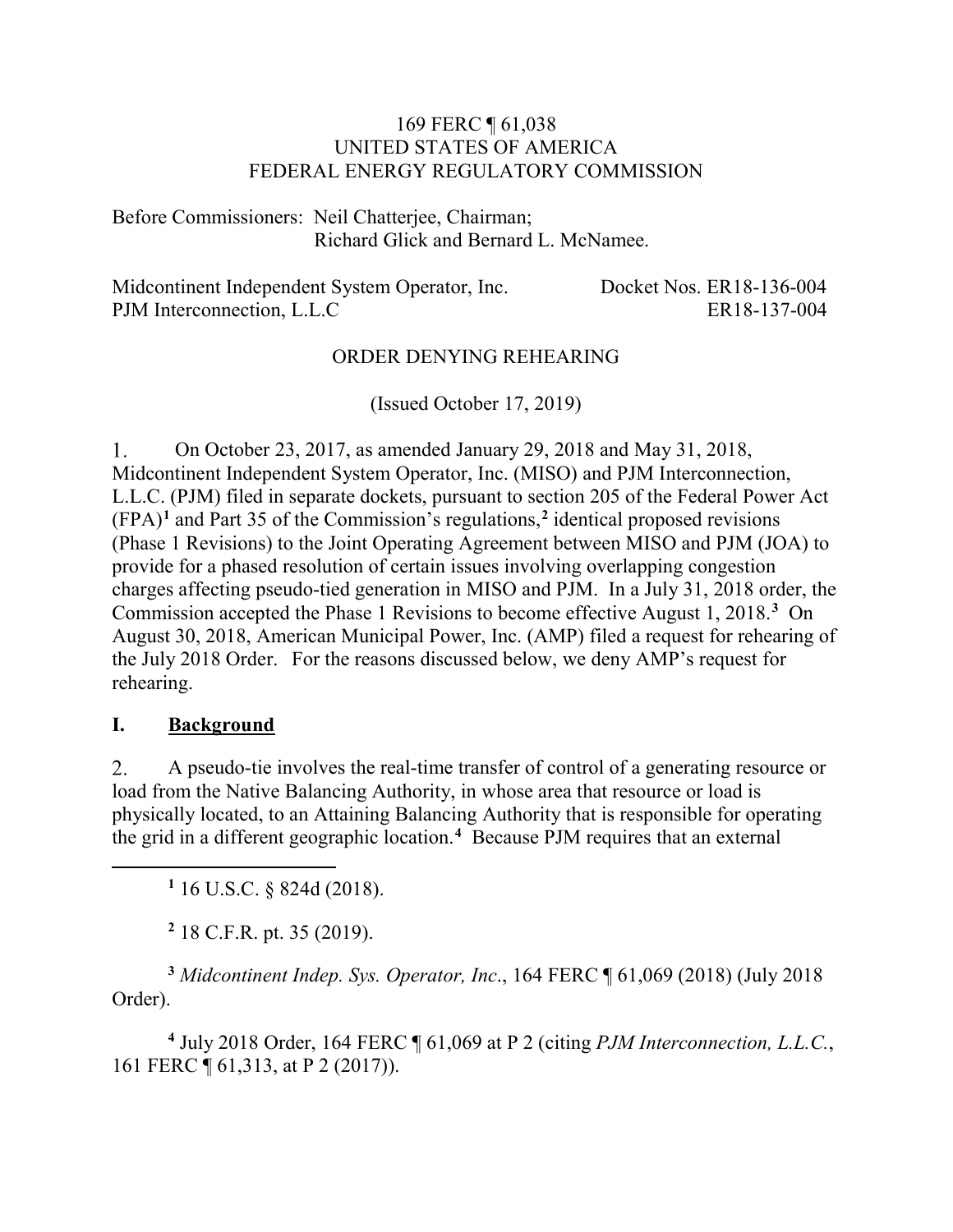$\overline{a}$ 

generator be pseudo-tied to PJM in order to participate in the PJM capacity market, there has been a significant increase in the number of resources that have sought to pseudo-tie from MISO into PJM.**[5](#page-1-0)** In filing the Phase 1 Revisions before the Commission in these proceedings, MISO and PJM (together, the Regional Transmission Organizations (RTOs)) stated that the purpose of the revisions was to provide for a phased resolution of certain issues involving overlapping congestion charges affecting pseudo-tied generation in MISO and PJM. The RTOs further stated that while they were in the process of evaluating the various issues associated with the increase in the number of resources seeking to pseudo-tie, some market participants and transmission customers filed complaints with the Commission, challenging the RTOs' administration of certain generation pseudo-ties in the combined MISO and PJM footprint.**[6](#page-1-1)**

3. In the Phase 1 Revisions, the RTOs explained that the congestion charge overlap issue arises from the interaction of the market-based congestion management procedures under the RTOs' individual tariffs and the market-to-market coordination process under the JOA.**[7](#page-1-2)** The JOA, *inter alia*, provides for coordinated congestion management over a number of MISO/PJM flowgates, known as Reciprocally Coordinated Flowgates (RCF).**[8](#page-1-3)**

<span id="page-1-0"></span>**<sup>5</sup>** *See PJM Interconnection, L.L.C.*, 151 FERC ¶ 61,208, at P 97 (2015), *order on reh'g*, 155 FERC ¶ 61,157 (2016).

<span id="page-1-1"></span>**<sup>6</sup>** Five complaints were filed under sections 206, 306, and 309 of the FPA, 16 U.S.C. §§ 824e, 825e, 825h, which alleged, among other claims, that PJM and MISO acted contrary to their respective tariffs in the assessment of congestion charges on pseudo-tied resources and that the congestion charge overlap was unjust and unreasonable. On May 16, 2019, the Commission issued orders granting the complaints in part and denying them in part, establishing hearing and settlement judge procedures with respect to appropriate refunds, establishing refund effective dates, and consolidating the proceedings. *Tilton Energy LLC v. Midcontinent Indep. Sys. Operator*, *Inc.*, 167 FERC ¶ 61,147 (2019); *Am. Mun. Power, Inc. v. Midcontinent Indep. Sys. Operator*, *Inc.*, 167 FERC ¶ 61,148 (2019); *N. Ill. Mun. Power Agency v. PJM Interconnection*, *L.L.C*., 167 FERC ¶ 61,149 (2019); *Dynegy Mktg. and Trade, LLC v. Midcontinent Indep. Sys. Operator, Inc.*, 167 FERC ¶ 61,150 (2019).

<span id="page-1-2"></span>**<sup>7</sup>** Prepared Direct Testimony of Kevin A. Vannoy, at 11 (Vannoy Test.), Tab A (Docket No. ER18-136-000) and Attachment C (Docket No. ER18-137-000).

<span id="page-1-3"></span>**<sup>8</sup>** An RCF is a flowgate that is subject to reciprocal coordination by Operating Entities. *See* JOA § 2.2.54. A flowgate is defined under the JOA as "a representative modeling of facilities or groups of facilities that may act as significant constraint points on the regional system." *See id.* § 2.2.24.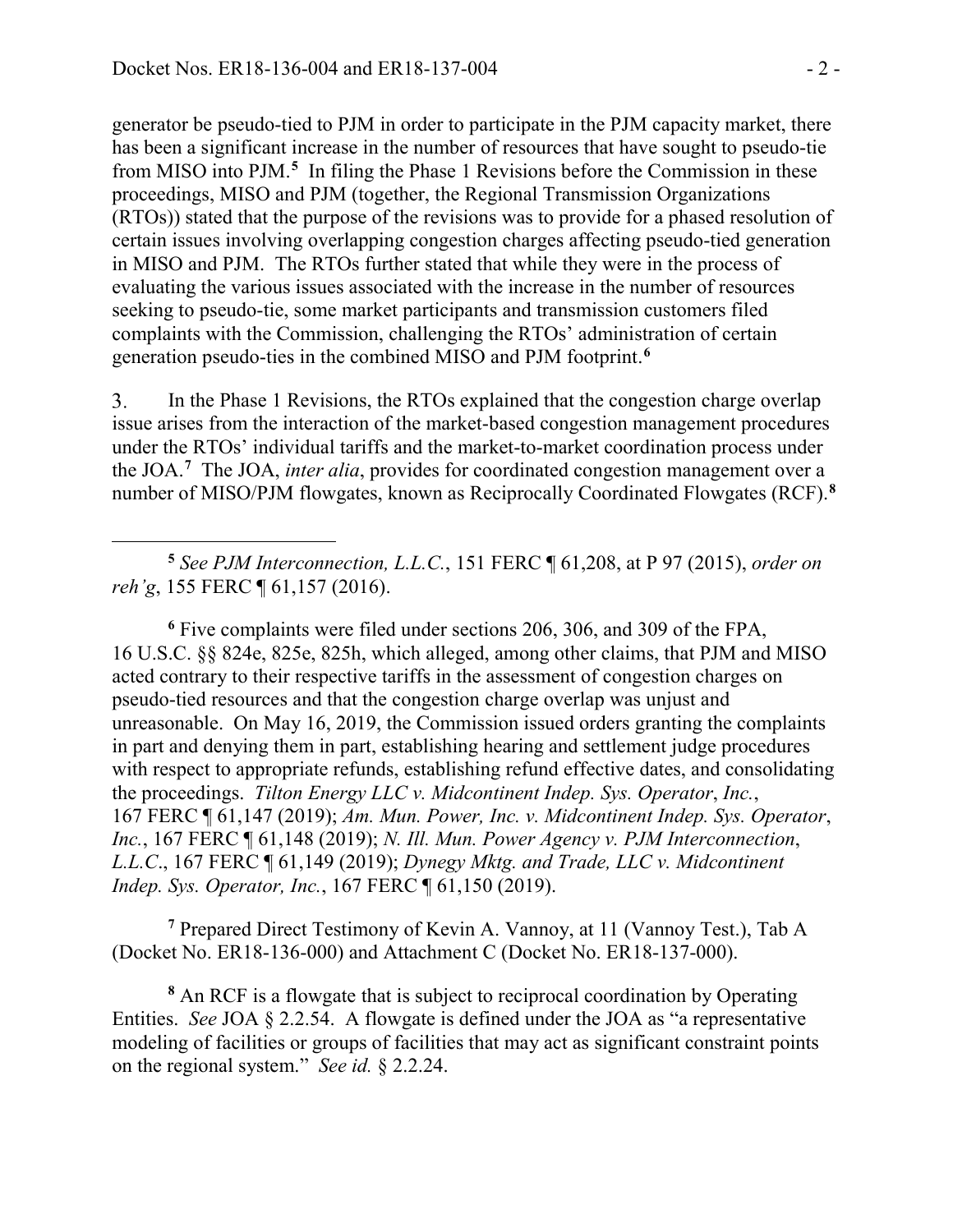When an RCF binds simultaneously in both the MISO and PJM markets, one or both RTOs must redispatch to relieve the constraint. Under the coordination procedure, the costs of relieving the constraint are reflected in the Locational Marginal Prices (LMPs) of both MISO and PJM.

Prior to the effectiveness of the Phase 1 Revisions accepted in the July 2018 4. Order, MISO, as the Native Balancing Authority, would assess a transmission usage charge to a pseudo-tied resource located within MISO to transmit energy from the pseudo-tied resource to the interface with PJM as the Attaining Balancing Authority. At the same time, PJM would also assess a charge to the pseudo-tied resource for delivery of energy, injection and withdrawal, along the path between the physical location of the pseudo-tied resource and the load or delivery point within PJM. Overlapping congestion charges would occur because both MISO and PJM would include in their charges congestion impacts from the RCF associated with the path from the pseudo-tied generator to the interface between MISO and the PJM. **[9](#page-2-0)**

5. The RTOs explained that the Phase 1 Revisions to the JOA required limited software changes intended to eliminate the majority of the overlapping congestion charges affecting pseudo-tied generators.**[10](#page-2-1)** The RTOs further explained that they proposed the implementation in two phases because they did not want to delay implementation of the core solution, Phase 1. They stated that additional changes that they anticipated for Phase 2 required additional time for stakeholder review and to develop more complicated software changes, and that future revisions would address any remaining issues through the RTOs' individual tariffs (Phase 2 Revisions).**[11](#page-2-2)**

6. In the July 2018 Order, the Commission accepted both RTOs' Phase 1 Revisions, to be effective August 1, 2018, finding them to be just and reasonable and requiring MISO to make informational filings as to the status of its efforts to file and implement a solution to the remainder of the overlapping congestion charges. **[12](#page-2-3)** The Commission agreed with the RTOs that modeling the impacts of pseudo-ties on market-to-market flowgates in the day-ahead market and including the Generator Pseudo-Tie Market Flow

<span id="page-2-0"></span> $\overline{a}$ 

**<sup>11</sup>** MISO Transmittal at 9-12; PJM Transmittal at 9-12.

<span id="page-2-3"></span>**<sup>12</sup>** July 2018 Order, 164 FERC ¶ 61,069 at P 45.

**<sup>9</sup>** MISO Transmittal at 6; PJM Transmittal at 6.

<span id="page-2-2"></span><span id="page-2-1"></span>**<sup>10</sup>** Joint response by the RTOs to Commission staff's deficiency letter filed in Docket No. ER18-136-002 and Docket No. ER18-137-002 on January 29, 2018 (RTOs Deficiency Response) at 9.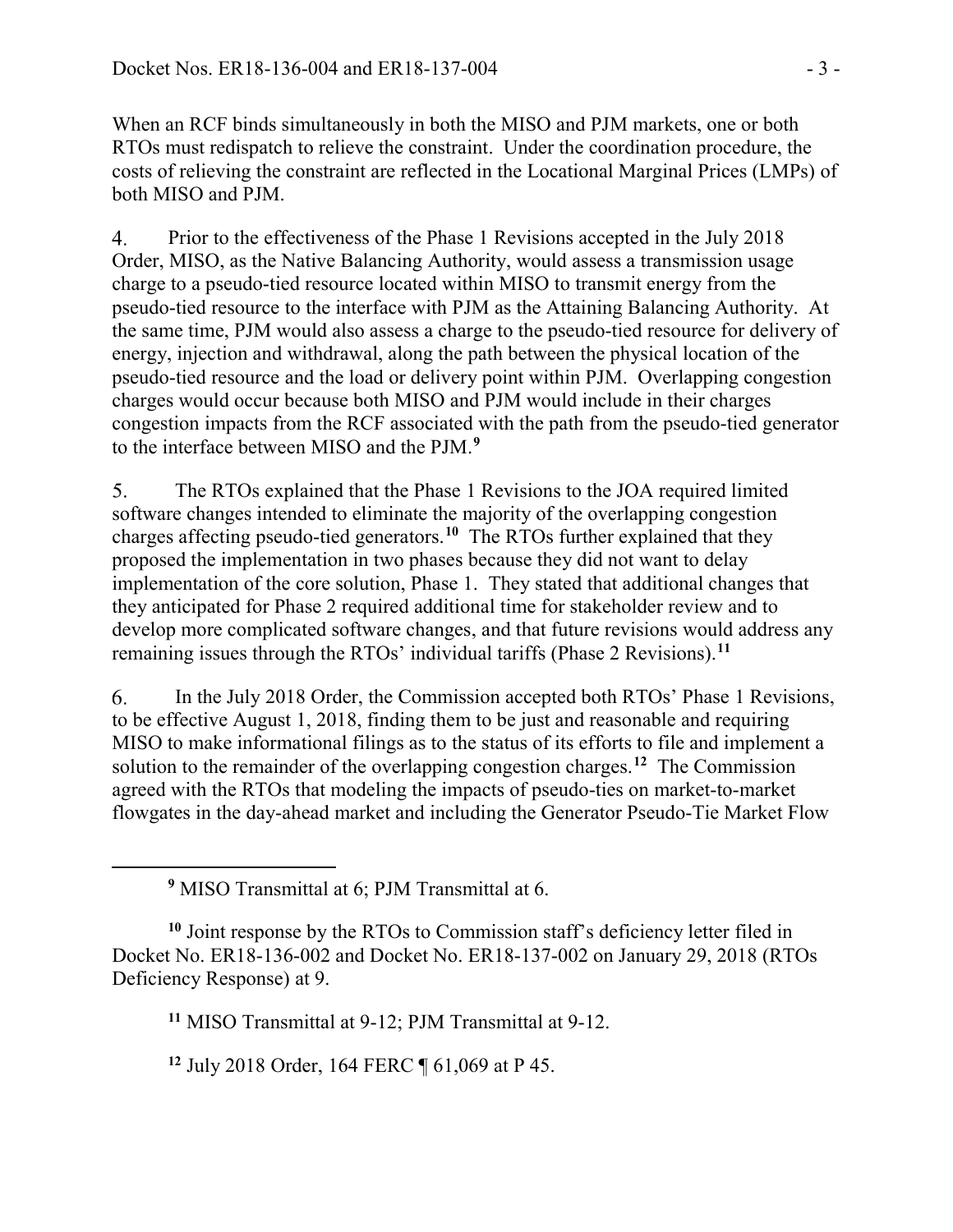Adjustment**[13](#page-3-0)** will allow the RTOs to more accurately account for the congestion on their respective systems and fund existing Financial Transmission Rights (FTRs). The Commission found that these revisions would address the majority of the overlapping congestion charges. **[14](#page-3-1)** In response to arguments by certain protesters that the Phase 1 filings did not represent a complete solution to the overlapping congestion charges, the Commission acknowledged this, but stated "we find that they represent a significant improvement over current practices, and we do not find the remaining overlapping congestion charges to be a sufficient reason not to accept the instant filings."**[15](#page-3-2)** Further, the Commission stated that under FPA section 205, "the Commission is limited to considering the filing before it, and whether the Phase 1 Revisions are just and reasonable does not hinge on a potential future rebate mechanism for any remaining overlapping congestion charges."**[16](#page-3-3)**

<span id="page-3-0"></span>**<sup>13</sup>** *Id.* P 7 ("The RTOs propose to calculate a Generator Pseudo-Tie Market Flow Adjustment and reflect this value in the real-time energy market settlements. According to the RTOs, the Generator Pseudo-Tie Market Flow Adjustment ensures charges between RTOs exclude the impacts of pseudo-tie resources on RCFs in the Attaining [Balancing Authority's] Market Flow calculations.").

<span id="page-3-1"></span>**<sup>14</sup>** *Id.* P 45. On June 1, 2018, PJM filed its Phase 2 Revisions in Docket No. ER18-1730-000 and the Commission accepted them, to be effective August 1, 2018, in an order issued concurrently with the July 2018 Order. *See PJM Interconnection, L.L.C.*, 164 FERC ¶ 61,073 (2018) (PJM Phase 2 Order). PJM's Phase 2 Revisions included changes to the PJM Tariff and Operating Agreement to: (1) charge or credit pseudo-tie transactions from MISO to the MISO-PJM interface for real-time deviations from day-ahead schedules for congestion resulting from market-to-market coordination pursuant to the JOA; and (2) provide a new transaction type to hedge exposure to financial risk for pseudo-tied resources from PJM into MISO. AMP filed a request for rehearing of the PJM Phase 2 Order, raising issues similar to those it raises on rehearing here. In a separate order issued concurrently with this order, the Commission is denying that request for rehearing. *See PJM Interconnection, L.L.C.*, 169 FERC ¶ 61,039 (2019). On October 2, 2018, as amended on January 19, 2019, MISO filed its Phase 2 Revisions, which the Commission accepted on March 19, 2019. In that order, the Commission found that the RTOs had demonstrated that the Phase 1 Revisions and the PJM Phase 2 Revisions have eliminated the congestion charge overlap. *Midcontinent Indep. Sys. Operator, Inc.,* 166 FERC ¶ 61,186, at PP 59-61 (2019).

<span id="page-3-2"></span>**<sup>15</sup>** July 2018 Order, 164 FERC ¶ 61,069 at P 45.

<span id="page-3-3"></span>**<sup>16</sup>** *Id*. P 48.

 $\overline{a}$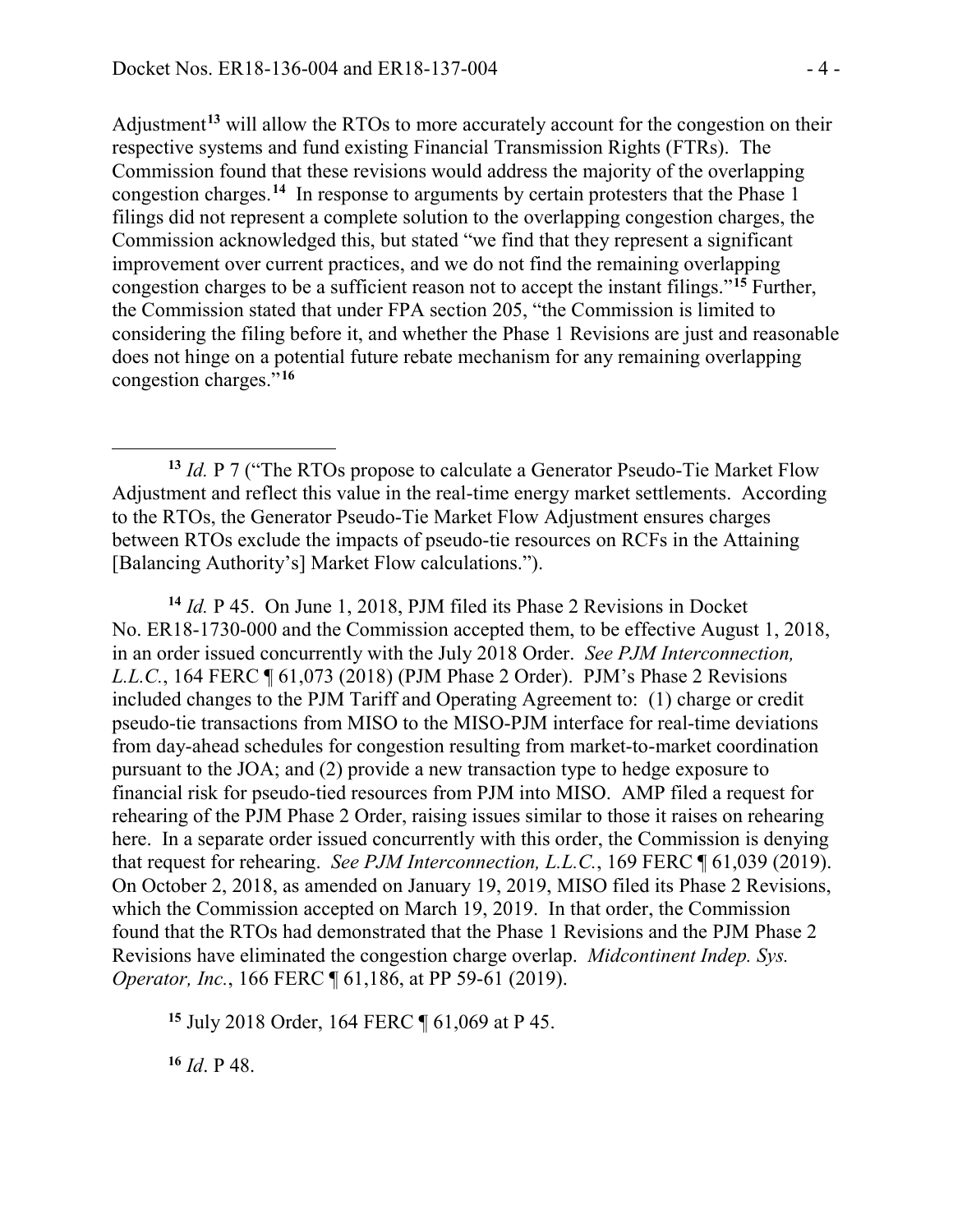# **II. AMP Request for Rehearing**

7. On rehearing, AMP alleges that the Commission failed to evaluate the "end result" of the Phase 1 Revisions when it determined that those revisions will yield a rate that is just and reasonable. **[17](#page-4-0)** Specifically, AMP claims the Commission erred by accepting a phased approach to implement a solution to overlapping and unauthorized congestion charges associated with pseudo-tie transactions from MISO into PJM. AMP contends that the phased approach constitutes impermissible "piecemeal" rate making, the end result of which is unjust, unreasonable and unduly discriminatory rates. **[18](#page-4-1)** In support of this allegation, AMP asserts that MISO and PJM admit that the Phase 1 Revisions "do not fully resolve the overlapping congestion charges or address the issue of the unauthorized congestion charges."**[19](#page-4-2)**

8. Moreover, AMP alleges that the Generation Pseudo-Tie Market Flow Adjustment of the Phase 1 Revisions merely shifts congestion revenue from one RTO to the other.**[20](#page-4-3)** AMP also argues that the Commission "disregarded credible allegations that the Phase 1 Revisions depend upon the RTOs continuing to collect unauthorized congestion charges going forward."**[21](#page-4-4)** In addition, AMP states that the Commission "implicitly found" that the RTOs are assessing overlapping and unauthorized congestion charges, and the Commission should "compel the RTOs to submit filings that resolve the acknowledged problem of overlapping and unauthorized congestion charges and provide a remedy for past overcharges."**[22](#page-4-5)**

## **III. Commission Determination**

9. We find that the July 2018 Order appropriately accepted the Phase 1 Revisions based on the reasonable determination that the Phase 1 Revisions "represent an improvement over current practices and will address the majority of the overlapping

<span id="page-4-1"></span><span id="page-4-0"></span> $\overline{a}$ **<sup>17</sup>** AMP Request for Rehearing at 2 (citing *FPC v. Hope Natural Gas Co.*, 320 U.S. 591, 603 (1944); *Jersey Central Power & Light Co. v. FERC*, 810 F.2d 1168, 1177 (D.C. Cir. 1987) (*Jersey Central Power & Light*)).

**<sup>18</sup>** *Id.*

<span id="page-4-2"></span>**<sup>19</sup>** *Id.* (citing July 2018 Order, 164 FERC ¶ 61,069 at P 30).

<span id="page-4-3"></span>**<sup>20</sup>** *Id*. at 4.

<span id="page-4-4"></span> $21$  *Id.* at 4-5.

<span id="page-4-5"></span>**<sup>22</sup>** *Id.* at 5, 7.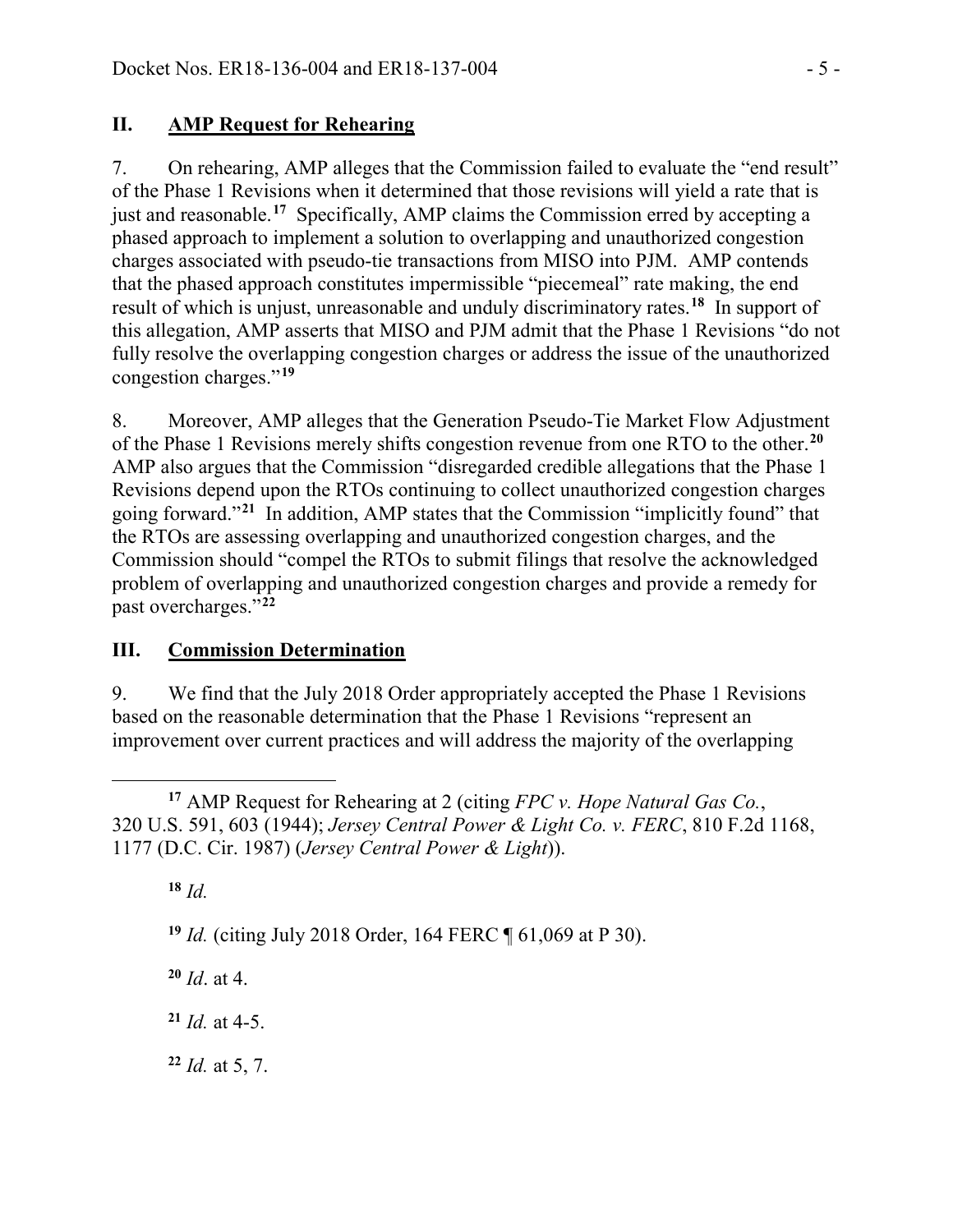congestion charges affecting pseudo-tied generation in MISO and PJM."**[23](#page-5-0)** Accordingly, we deny AMP's request for rehearing.

10. AMP argues that the July 2018 Order violates the requirement that the Commission consider the end result of a proposed rate, rather than examine only particular rate components in isolation in order to avoid "piecemeal" ratemaking that does not result in a "complete solution."**[24](#page-5-1)** In particular, AMP contends that, in order to satisfy the "end result" standard, the Commission was required to address and resolve AMP's contentions that the RTOs' congestion charges are unauthorized under their tariffs and otherwise unjust and unreasonable.**[25](#page-5-2)** We disagree with AMP's contention that the Commission's acceptance of the Phase 1 filings represents disallowed "piecemeal" ratemaking or violates what AMP calls the "end result" standard.

11. As an initial matter, the "end result" standard for ratemaking that AMP cites does not prohibit the acceptance of the Phase 1 Revisions, because the Commission did not, as AMP asserts, "examine only particular rate components in isolation." AMP misconstrues the precedent that disfavors piecemeal ratemaking; that precedent does not require the Commission to refuse to address one aspect of a multifaceted problem unless and until all aspects of the total solution can be presented for resolution. We note that several commenters agreed that the Phase 1 Revisions represented a "positive step" and are a "significant improvement over current practices. **[26](#page-5-3)** It is not inappropriate for the Commission to accept a just and reasonable improvement as a component of a multiphased solution for large and complex issues.**[27](#page-5-4)**

12. In addition, as explained in the July 2018 Order, the issues that AMP claims should have been considered before accepting the Phase 1 Revisions are beyond the

**<sup>23</sup>** July 2018 Order, 164 FERC ¶ 61,069 at P 22.

<span id="page-5-1"></span>**<sup>24</sup>** AMP Request for Rehearing at 2, 5. For example, AMP cites to *Jersey Central Power & Light*, 810 F.2d at 1177 ("an order cannot be justified simply by a showing that each of the choices underlying it was reasonable; those choices must still add up to a reasonable result").

**<sup>25</sup>** AMP Request for Rehearing at 5-6.

<span id="page-5-0"></span> $\overline{a}$ 

**<sup>26</sup>** July 2018 Order, 164 FERC ¶ 61,069 at P 45.

<span id="page-5-4"></span><span id="page-5-3"></span><span id="page-5-2"></span>**<sup>27</sup>** *See Nat'l Ass'n of Broadcasters v. FCC*, 740 F.2d 1190, 1207 (D.C. Cir. 1984) ("reform may take place one step at a time, addressing itself to the phase of the problem which seems most acute to the [regulatory] mind.") (internal citation omitted).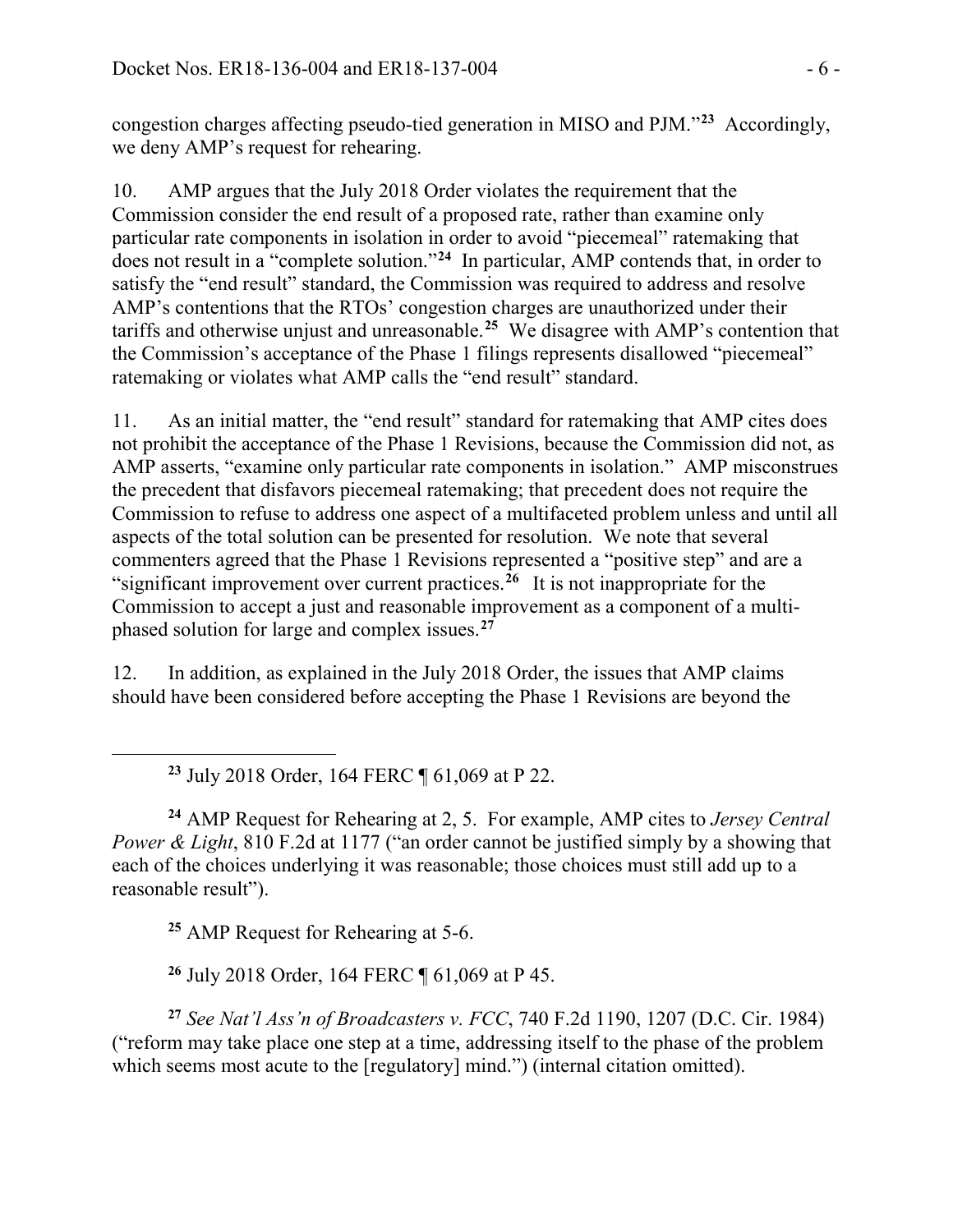scope of this proceeding.**[28](#page-6-0)** Under FPA section 205, the Commission determines the justness and reasonableness of the proposal before it, and is not obligated to consider whether the proposal is more or less reasonable than other alternatives, including AMP's proposal to prohibit the RTOs from collecting the congestion charges outright. **[29](#page-6-1)** Thus, when considering proposed revisions made pursuant to FPA section 205, the Commission need not consider whether the applicant has demonstrated the justness and reasonableness of unrevised portions of the tariff and JOA.**[30](#page-6-2)** Moreover, as the Commission stated in the July 2018 Order, the Phase 1 Revisions do not depend on any determination that the RTOs' assessment of these congestion charges on pseudo-tied generators is either authorized by or consistent with the RTOs' respective tariffs.**[31](#page-6-3)** The RTOs may, under FPA section 205, propose revisions to their JOA to improve their procedures for marketto-market coordination and settlement as they relate to congestion charges, and a determination that, as AMP contends, the RTOs do not have authority to assess congestion charges to certain market participants, i.e., pseudo-tie resources, would not render the Phase 1 Revisions moot.**[32](#page-6-4)** As noted in the July 2018 Order, the RTOs have the right to file to amend their JOA to better account for congestion going forward, and the Commission found that it is just and reasonable for the RTOs to improve the manner in which they coordinate the impacts of pseudo-tied offered quantities in the day-ahead

**<sup>28</sup>** *See*, *e*.*g*., July 2018 Order, 164 FERC ¶ 61,069 at P 30.

<span id="page-6-1"></span>**<sup>29</sup>** *Id.* at P 48 & n.78, P 59 (citing *California Indep. Sys. Operator Corp*., 128 FERC ¶ 61,265, at P 21 (2009) ("the issue before the Commission is whether the CAISO's proposal is just and reasonable and not whether the proposal is more or less reasonable than other alternatives"); *OXY USA, Inc. v. FERC*, 64 F.3d 679, 692 (D.C. Cir. 1995) (finding that under the FPA, as long as the Commission finds a methodology to be just and reasonable, that methodology "need not be the only reasonable methodology, or even the most accurate one"); *Cities of Bethany v. FERC*, 727 F.2d 1131, 1136 (D.C. Cir. 1984) (when determining whether a rate was just and reasonable, the Commission properly did not consider "whether a proposed rate schedule is more or less reasonable than alternative rate designs")).

<span id="page-6-3"></span><span id="page-6-2"></span>**<sup>30</sup>** *See* 16 U.S.C. § 824d; s*ee also*, *e*.*g*., *Pub. Serv. Comm'n of N.Y. v. FERC*, 642 F.2d 1335, 1345 (D.C. Cir. 1980) (utility bears burden of proof on those parts of its proposed rate that depart from status quo, but not on those parts that are "constant elements" of the previous rate).

**<sup>31</sup>** July 2018 Order, 164 FERC ¶ 61,069 at P 30.

<span id="page-6-4"></span>**<sup>32</sup>** *Id.*

<span id="page-6-0"></span> $\overline{a}$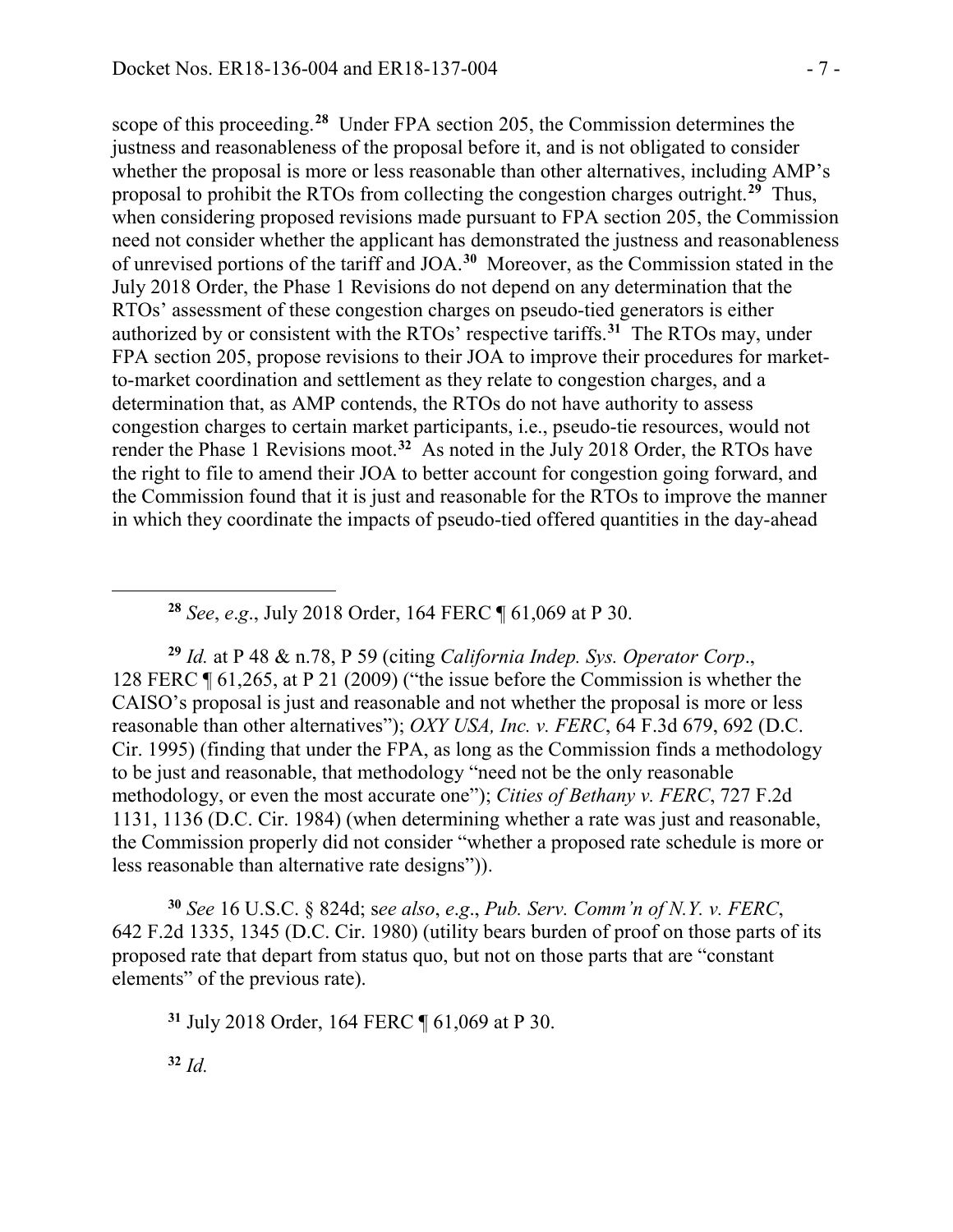market.<sup>[33](#page-7-0)</sup> Further, recognizing that AMP's specific additional concerns were raised in other complaint proceedings being considered by the Commission, the Commission here properly exercised its procedural discretion as to how to address related issues in other ongoing proceedings.**[34](#page-7-1)**

13. AMP asserts that the proposed Generator Pseudo-Tie Market Flow Adjustment merely shifts congestion revenue from one RTO to the other. **[35](#page-7-2)** AMP further notes that the Phase 1 Revisions are intended to improve day-ahead market coordination and asserts that although this may reduce the occurrence of overlapping congestion charges, it will not eliminate them. **[36](#page-7-3)** Accordingly, AMP contends that because the Phase 1 Revisions do not eliminate all of the overlapping congestion charges or any of the unauthorized congestion charges, the Commission violated the "end result" standard, and the Phase 1 Revisions are not just and reasonable.**[37](#page-7-4)** We disagree with this contention. The just and reasonable standard does not require that implementation of a solution to the problem of overlapping and unauthorized congestion charges be "perfect" or that it be implemented all at once, as suggested by AMP.**[38](#page-7-5)** Here, the Commission reasonably found that the

**<sup>33</sup>** *Id.*

<span id="page-7-0"></span> $\overline{a}$ 

<span id="page-7-1"></span>**<sup>34</sup>** *See*, *e.g*., *Midwest Indep. Transmission Sys. Operator, Inc.*, 112 FERC ¶ 61,206, at P 4 (2005) ("the Commission accepted this phased approach [to a billing issue]"; *Midwest Indep. Transmission Sys. Operator Inc*., 116 FERC ¶ 61,252, at P 49 (2006) ("We will accept [MISO's] phased approach to developing a workable permanent resource adequacy plan for the region."). *See also Mobil Oil Expl. & Producing Se. Inc. v. United Distrib. Cos*., 498 U.S. 211, 230 (1991) ("An agency enjoys broad discretion in determining how best to handle related, yet discrete, issues in terms of procedures"); *Nat'l Ass'n of Broadcasters v. FCC*, 740 F.2d at 1207.

<span id="page-7-2"></span>**<sup>35</sup>** AMP Request for Rehearing at 4.

**<sup>36</sup>** *Id.*

<span id="page-7-5"></span><span id="page-7-4"></span><span id="page-7-3"></span>**<sup>38</sup>** *See*, *e.g.*, *PJM Interconnection, L.L.C*., 134 FERC ¶ 61,048, at P 48 n.61 (2011) ("Pricing provisions do not have to be perfect, only just and reasonable and not unduly discriminatory or preferential."). *See also Sithe/Independence Power Partners, L.P. v. FERC*, 285 F.3d 1, 5 (D.C. Cir. 2002) ("feasibility concerns play a role in approving rates, indicating that [the Commission] is not bound to reject any rate mechanism that tracks the cost-causation principle less than perfectly"); *Cities of Batavia v. FERC*, 672 F.2d 64, 84 (D.C. Cir. 1982) ("billing design need only be reasonable, not theoretically perfect"); *American Elec. Power Serv. Corp.*, 116 FERC ¶ 61,179, at P 25 (2006) (provisions "need be neither perfect nor even the most desirable; they need only

**<sup>37</sup>** *Id.*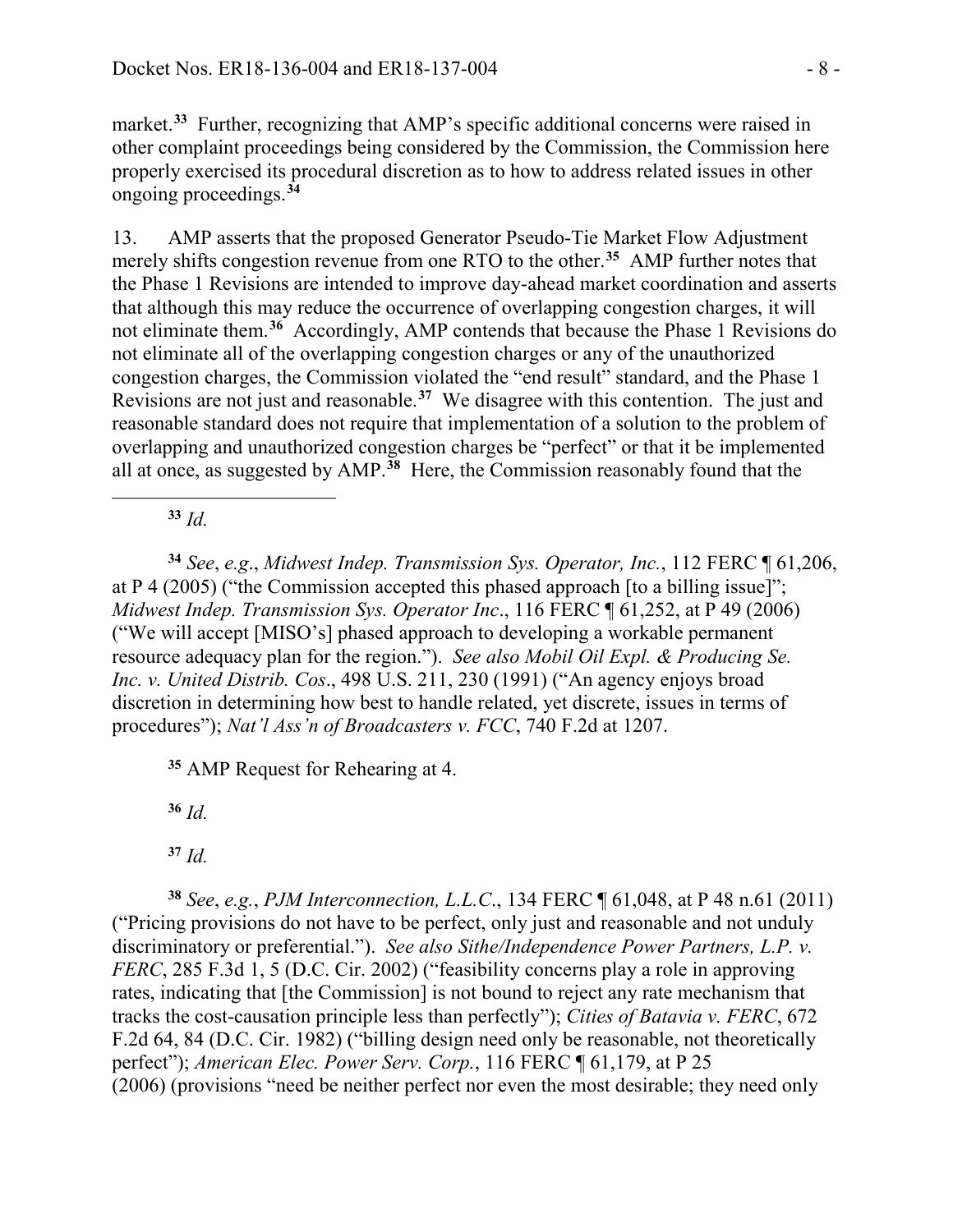Phase 1 Revisions are a just and reasonable solution to "the majority of the overlapping congestion charges" and "a significant improvement over current practices."**[39](#page-8-0)** As the Commission has explained, requiring further revisions, in addition to those proposed here in the Phase 1 Revisions, is beyond the scope of the Commission's review under FPA section 205.**[40](#page-8-1)** In sum, the Generator Pseudo-Tie Market Flow Adjustment properly takes into account the correct distribution of inter-regional flows for the purposes of congestion cost allocation.

14. Similarly, the Commission was not required to "reject the Phase 1 Revisions and direct the RTOs to file a complete solution," including refunds for asserted overcharges.**[41](#page-8-2)** AMP assumes that the JOA, prior to the Phase 1 Revisions accepted in the July 2018 Order, was unjust and unreasonable and/or unduly discriminatory or preferential. But the Commission did not make such a finding in the July 2018 Order, and was not required to make such a finding in order to act on the RTOs' FPA section 205 filings.**[42](#page-8-3)**

15. Finally, AMP claims that "[t]he Commission implicitly found the overlapping congestion charges that remain in place after acceptance of the Phase 1 Revisions will be unjust, unreasonable, or unduly discriminatory because the Commission required MISO to take steps to implement a solution to this problem."**[43](#page-8-4)** This is incorrect. For the reasons discussed above, the July 2018 Order made no findings as to the RTOs' existing tariffs or the existing JOA. Rather, the Commission stated that it is not "persuaded by commenters that the issues raised in the instant filings must be addressed concurrently

<span id="page-8-2"></span><span id="page-8-1"></span><span id="page-8-0"></span>**<sup>40</sup>** *See W. Res., Inc. v. FERC*, 9 F.3d 1568, 1578 (D.C. Cir. 1993) (holding that the Commission erred in "reach[ing] beyond approval or rejection of the pipeline's proposal [under section 4 of the Natural Gas Act, analogous here to FPA section 205] to adoption of an entirely different rate design").

 $\overline{a}$ 

be just and reasonable and not unduly discriminatory or preferential"); *New England Power Co.*, 52 FERC  $\P$  61,090, at 61,336 (1990) (rate design proposed need not be perfect, it merely needs to be just and reasonable), *aff'd*, *Town of Norwood, Mass. v. FERC*, 962 F.2d 20 (D.C. Cir. 1992).

**<sup>39</sup>** July 2018 Order, 164 FERC ¶ 61,069 at P 45.

**<sup>41</sup>** AMP Request for Rehearing at 5, 7.

<span id="page-8-3"></span>**<sup>42</sup>** *See* July 2018 Order, 164 FERC ¶ 61,069 at P 29.

<span id="page-8-4"></span>**<sup>43</sup>** AMP Request for Rehearing at 5.